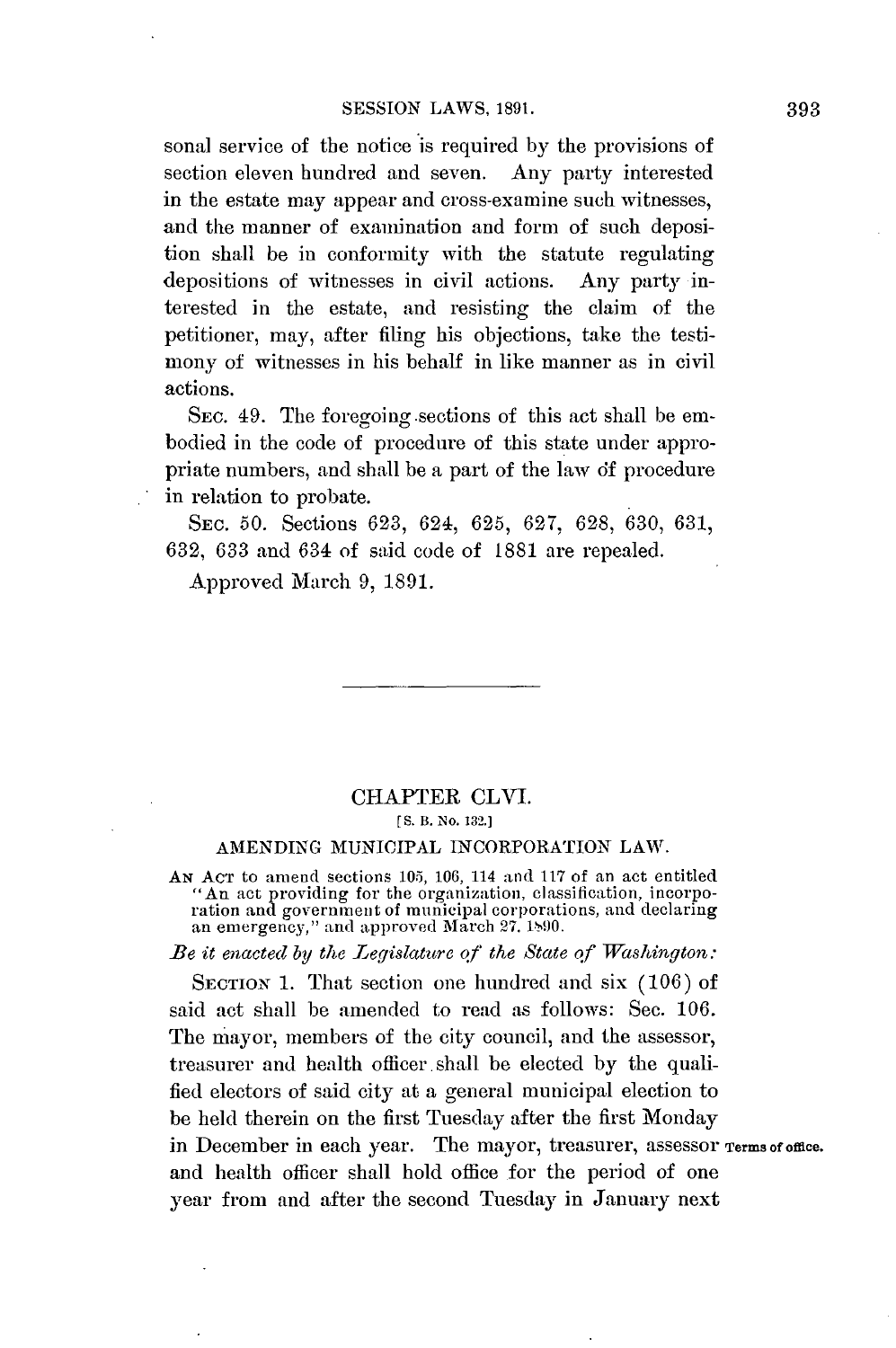succeeding the day of such election, and until their successors are elected and qualified. Members of the city council shall hold office for the period of two years from and after the second Tuesday in January next succeeding the day of such election, and until their successors are elected and qualified: *Provided,* That the first city council elected under the provisions of this act shall, at their first meeting, **classification.** so classify themselves **by** lot as that three of their number shall go out of office at the expiration of one year and three at the expiration of two years. The city attorney, marshal, city clerk and street commissioner, and such other officers as the city council may deem proper, shall be elected **by** the city council and shall hold office for one year, unless sooner removed for cause. The city council may, in their discretion, appoint a pound master to hold office during the pleasure of the council, and a city engi- **-** neer who shall hold office during the pleasure of the council.

SEC. 2. Section one hundred and fourteen (114) of said act shall be amended to read as follows: Sec. 114. At any **Quorum.** meeting of the city council a majority of the councilmen shall constitute a quorum for the transaction of business, but a less number may adjourn from time to time and may compel the attendance of absent members in such manner and under such penalties as may be prescribed by ordinance. The mayor shall preside at all meetings of the council, ind in case of his absence the council may appoint a mayor *pro tem.,* and in case of the absence of the clerk the mayor as [or] mayor *pro ten.* **shall** appoint one of the members of the city council as clerk *pro tem*. Every ordinance which shall have passed the city council shall be, be-**Duties of** fore it becomes valid, presented to the mayor; if he approves **mayor.** he shall sign it, but if not he shall return it, with his written objections, to the city council, and the council shall cause such written objections to be entered at large upon the journal of its proceedings. Upon receipt of the mayor's objections the council shall proceed to reconsider the vote **by** which the ordinance was passed. After such reconsideration four members of the city council present and voting may, **by** an affirmative vote, pass the ordinance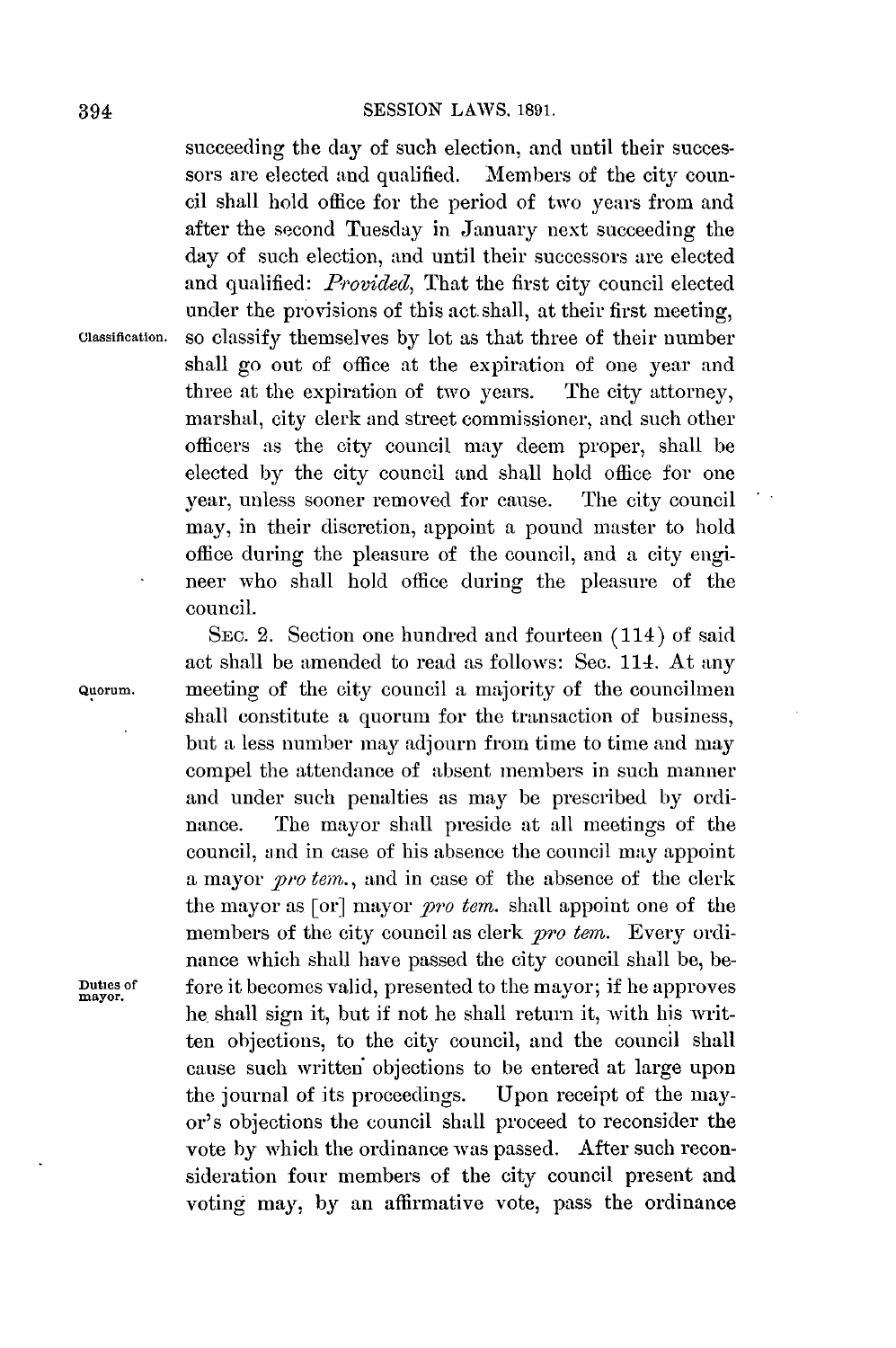over the mayor's veto; such vote shall be taken **by** a call of the yeas and nays. **If** the mayor shall fail, for the period of ten days, to approve or veto an ordinance it shall become valid without his approval.

SEc. **3.** Section **117** shall be amended to read as follows: The city council of such city shall have power— $Ordi$  $nances.$   $-$  (1) To pass ordinances not in conflict with the constitution and laws of this state or of the United States. City Real Estate. - (2) To purchase, lease or receive such City real estate. real estate and personal property as may be necessary or proper for municipal purposes, and to control, dispose of and convey the same for the benefit of the city: *Provided,* That they shall not have power to sell or convey any portion of any water front; but may rent such water front for a term not exceeding ten years for the purpose of erecting bath houses thereon; and may improve part of such water front **by** building inclines or wharves for the accommodation of shippers, and to charge and collect for the use of the same such amounts as will compensate the city for the expenses incurred and the repairs needed from time to time; to prevent and regulate the running at large of any or all domestic animals within the city limits or any part thereof. *Vater.* -- (3) To contract for supplying the town with *water.* water for municipal purposes, or to acquire, construct, repair and manage pumps, aqueducts, reservoirs or other works necessary or proper for supplying water for the use of such town or its inhabitants, or for irrigating purposes therein. *Public Highways.*  $-$  (4) To establish, build and  $\frac{public\text{ high-}}{\text{ways}}$ repair bridges, to establish, lay out, alter, keep open, open, widen, vacate, improve and repair streets, sidewalks, alleys, squares and other public highways and places within the city, and to drain, sprinkle and light the same; to remove all obstructions therefrom; to establish the grades thereof; to grade, plank, pave, macadamize, gravel and curb the same, in whole or in part, and to construct gutters, culverts, sidewalks and crosswalks therein or upon any part thereof; to cause to be planted, set out and cultivated shade trees therein; and generally to manage and control all such highways and places. *Sewers.* -- (5) To establish, construct Sewers. and maintain drains and sewers. *Fire Extinguishment.*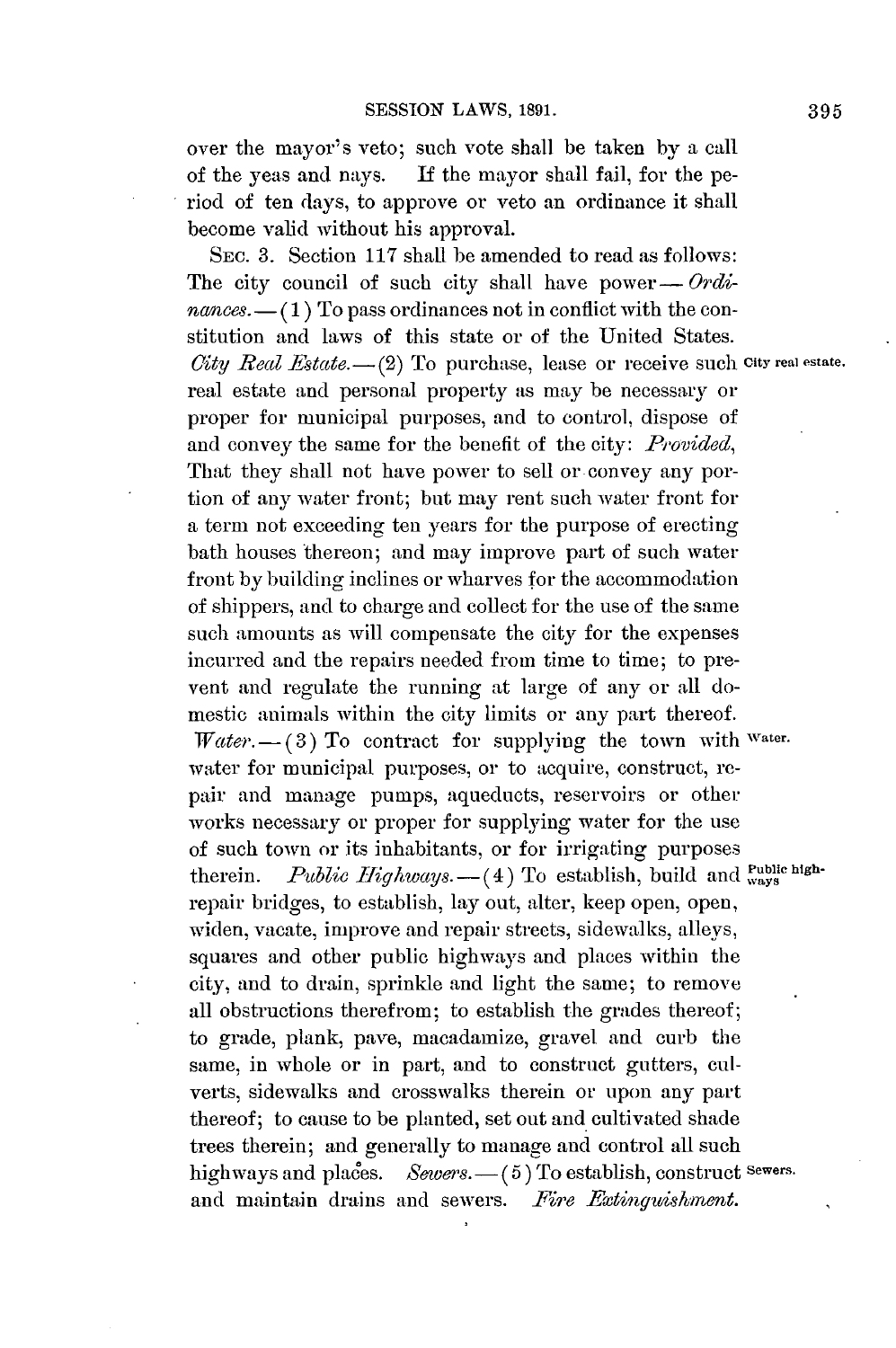**-(6)** To provide fire engines and all other necessary or proper aparatus for the prevention and extinguishment **Poll tax.** of fires.  $Poll Tax.-(7)$  To impose on and collect from every male inhabitant between the ages of twenty-one and fifty years an annual street poll tax not exceeding two dollars, and no other road poll tax shall be collected within the limits of such city: *Provided,* That any member of a volunter fire company in such city shall be exempt from **Dog tax.** such tax. *Dog Tax.-(8)* To impose and collect an annual license, not exceeding two dollars, on every dog owned or harbored within the limits of the city. *Property Tax.*-**Property tax.** (9) To levy and collect annually a property tax, which shall be apportioned as follows: For the general fund, not exceeding sixty cents on each one hundred dollars; for street fund, not exceeding thirty cents on each one hundred dollars; and for sewer fund, not exceeding ten cents on each one hundred dollars. The levy for all purposes for any one year shall not exceed one dollar on each one hundred dollars of the assessed value of all real and personal property within such city. *Liquor* **Liquor tax.** *Tax.-(10)* To license, for purposes of regulation and revenue, all and every kind of business, including the sale of intoxicating liquors, authorized by law, and transacted or carried **on** in such city, and all shows, exhibitions and lawful games carried on therein; to fix the rates of license tax upon the same, and to provide for the collection of the same, **by** suit or otherwise. *River Improvements.* **- River improve- (11)** To improve the rivers and streams flowing through such city, or adjoining the same; to widen, straighten and deepen the channels thereof, and to remove obstructions therefrom; to improve the water front of the city, and to construct and maintain embankments and other works to protect such city from overflow; to prevent the pollution of streams of water, and for this purpose shall have jurisdiction over all streams within its limits and for two miles beyond in either direction. *Municipal Buildings.* - (12) **Buildings.** To erect and maintain buildings for municipal purposes. Rallroad tracks Tracks and Pipes. -- (13) To permit, under such restrictions as they may deem proper, the laying of railroad tracks, and the running of cars drawn **by** horses., steam or other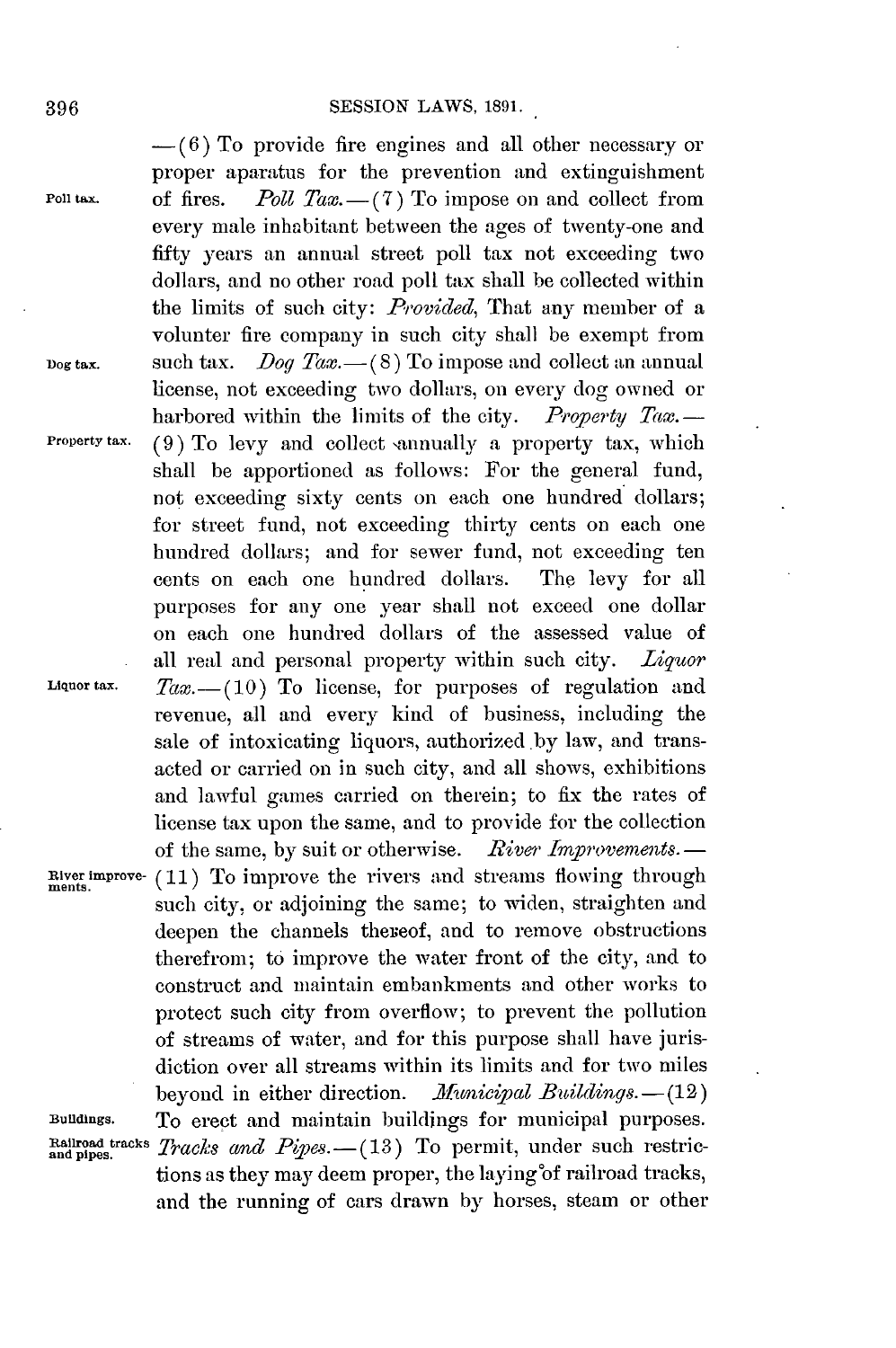power thereon, and the laying of gas and water pipes in the public streets, and to construct and maintain, and to permit the construction and maintenance of, telegraphs, telephone and electric lines therein. *Ward Divisions.*-(14) In its discretion, to divide the city, **by** ordinance, into a **wards.** convenient number of wards, not exceeding six, to fix the boundaries thereof, and to change the same from time to time: *Provided*, That no change in the boundaries of any ward shall be made within sixty days next before the date of such general municipal election, nor within twenty months after the same shall have been established or altered. When every such city shall be so divided into wards, the city council shall designate **by** ordinance the number of councilmen to be elected from such ward, apportioning the same in proportion to the population of such wards. And thereafter the councilmen so designated shall be elected **by** the qualified electors resident in such ward, or **by** a general vote of the whole city, as may be designated in such ordinance. *Policemen.* - (15) To appoint and remove such Police. policemen and other subordinate officers as they may deem proper, and to fix their duties and compensation. *Violations of Ordinances.*  $-(16)$  To impose fines, penalties and <sup>Power to pun-</sup> forfeitures for any and all violations of ordinances, and for any breach or violation of any ordinance to fix the penalty **by** fine or imprisonment, or both, but no such fine shall exceed three hundred dollars, nor the term of such imprisonment exceed three months. *Prison Labor.* -- (17) To cause **all** persons imprisoned for violation of any ordinance to labor on the streets, or other public property or works within the city. *Fire Limits.* $-(18)$  To establish fire lim- Fire limits. its, with proper regulations. **(19)** The city council may appropriate from the general fund an amount not exceeding one-fourth of one mill of the taxable property of the city for the purpose of establishing and maintaining a public library. *Other Acts.* -- (20) To make all such ordinances, by-laws, rules, regulations and resolutions, not inconsistent with the constitution and laws of the State of Washington, as may be deemed expedient to maintain the peace, good government and welfare of the corporation and its trade, commerce and manufactures, and to do and perform any